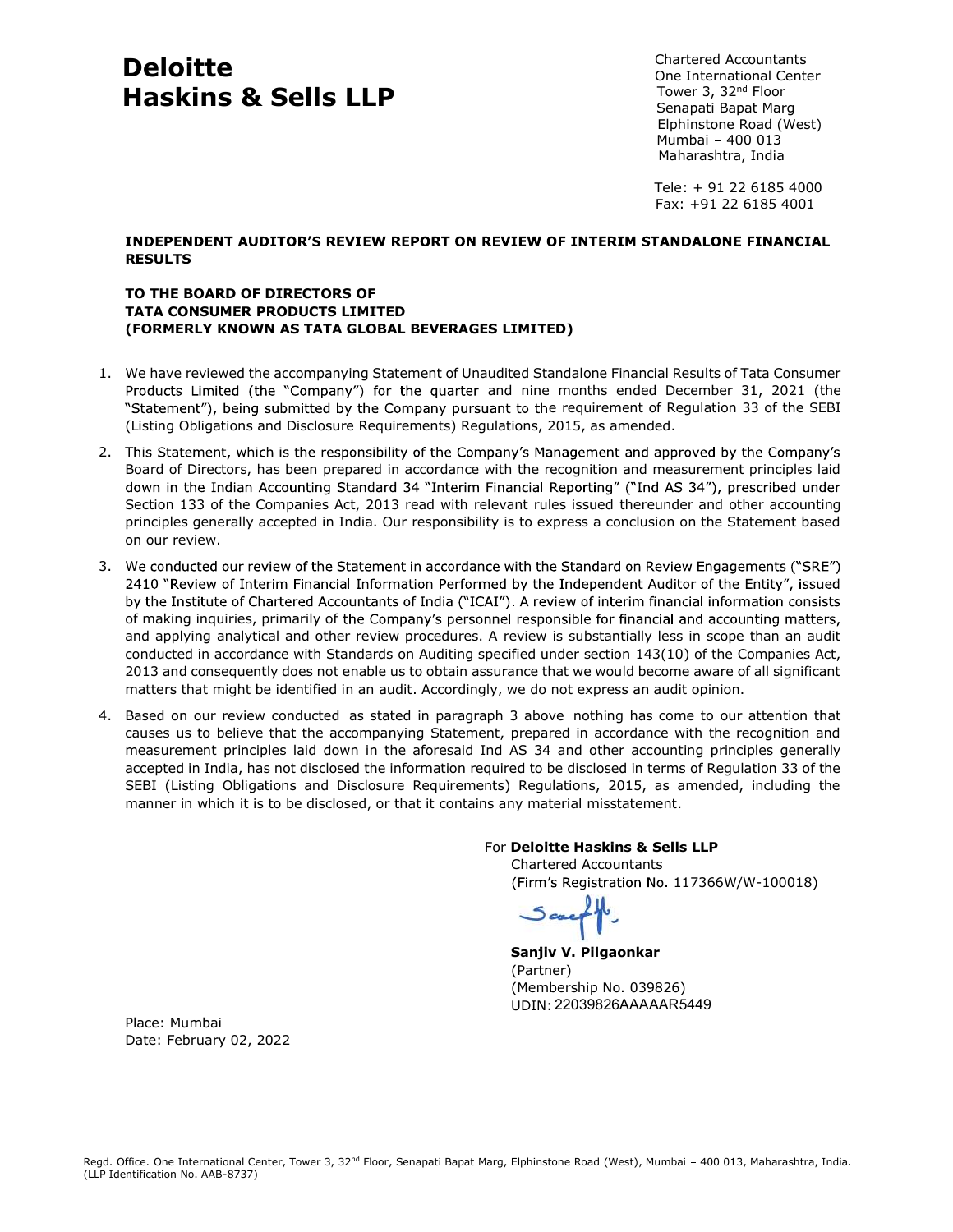

Registered Office: 1 Bishop Lefroy Road Kolkata-700020

#### CIN - L15491WB1962PLC031425, Email : investor.relations@tataconsumer.com, Website : www.tataconsumer.com

Unaudited Standalone Financial Results for the quarter and nine months ended December 31, 2021

|                                                                                                                |                    |                  |                  |                    |                  | <b>Rs. in Crores</b> |
|----------------------------------------------------------------------------------------------------------------|--------------------|------------------|------------------|--------------------|------------------|----------------------|
| <b>Particulars</b>                                                                                             | Three months ended |                  |                  | Year to date ended |                  | Year ended           |
|                                                                                                                | December 31        | September 30     | December 31      | December 31        | December 31      | March 31             |
|                                                                                                                | 2021               | 2021             | 2020             | 2021               | 2020             | 2021                 |
|                                                                                                                | <b>Unaudited</b>   | <b>Unaudited</b> | <b>Unaudited</b> | <b>Unaudited</b>   | <b>Unaudited</b> | <b>Audited</b>       |
| Revenue from Operations                                                                                        | 2030.48            | 1987.50          | 1962.73          | 5983.87            | 5304.30          | 7154.36              |
| Other Income                                                                                                   | 23.80              | 31.05            | 25.02            | 201.08             | 104.29           | 133.01               |
| <b>Total Income</b>                                                                                            | 2054.28            | 2018.55          | 1987.75          | 6184.95            | 5408.59          | 7287.37              |
| Cost of materials consumed                                                                                     | 746.38             | 826.54           | 1061.64          | 2459.77            | 2528.69          | 3421.65              |
| Purchase of stock-in-trade                                                                                     | 440.47             | 403.04           | 367.97           | 1260.45            | 1061.98          | 1425.63              |
| Changes in inventories of finished goods, work-in-progress & stock-in-trade                                    | 57.64              | 19.05            | (57.43)          | 56.58              | (139.55)         | (116.90)             |
| Employees benefits expense                                                                                     | 90.91              | 88.87            | 80.18            | 268.14             | 229.40           | 321.58               |
| Finance costs                                                                                                  | 7.28               | 7.65             | 7.22             | 22.59              | 20.21            | 28.13                |
| Depreciation and amortisation expense                                                                          | 35.73              | 36.09            | 32.41            | 106.70             | 92.84            | 126.21               |
| Advertisement and sales charges                                                                                | 150.14             | 132.90           | 126.64           | 369.18             | 273.17           | 396.83               |
| Other expenses                                                                                                 | 264.30             | 248.39           | 186.62           | 746.48             | 574.09           | 787.00               |
| <b>Total Expenses</b>                                                                                          | 1792.85            | 1762.53          | 1805.25          | 5289.89            | 4640.83          | 6390.13              |
| Profit before Exceptional Items and Tax                                                                        | 261.43             | 256.02           | 182.50           | 895.06             | 767.76           | 897.24               |
| Exceptional Items (Net)                                                                                        | (9.41)             | (7.19)           | (6.37)           | (16.60)            | (46.67)          | (61.10)              |
| <b>Profit before Tax</b>                                                                                       | 252.02             | 248.83           | 176.13           | 878.46             | 721.09           | 836.14               |
| <b>Tax Expense</b>                                                                                             |                    |                  |                  |                    |                  |                      |
| Current Tax                                                                                                    | (28.31)            | (30.64)          | 5.11             | (101.39)           | 2.15             | 1.05                 |
| Deferred Tax                                                                                                   | (36.23)            | (29.85)          | (45.12)          | (97.51)            | (185.42)         | (217.68)             |
| <b>Total Tax Expense (net of reversals)</b>                                                                    | (64.54)            | (60.49)          | (40.01)          | (198.90)           | (183.27)         | (216.63)             |
| Net Profit after Tax (A)                                                                                       | 187.48             | 188.34           | 136.12           | 679.56             | 537.82           | 619.51               |
| <b>Other Comprehensive Income</b>                                                                              |                    |                  |                  |                    |                  |                      |
| i) Items that will not be reclassified to profit or loss                                                       |                    |                  |                  |                    |                  |                      |
| Remeasurement of defined benefit plans                                                                         | 2.62               | 0.81             | (3.49)           | (1.31)             | (15.11)          | (4.44)               |
| Changes in fair valuation of equity instruments                                                                | (0.18)             | 3.48             | 2.27             | 4.69               | 4.94             | 5.87                 |
|                                                                                                                | 2.44               | 4.29             | (1.22)           | 3.38               | (10.17)          | 1.43                 |
| Tax impact of above items                                                                                      | (0.69)             | (1.05)           | 0.86             | (0.55)             | 3.80             | 0.01                 |
|                                                                                                                | 1.75               | 3.24             | (0.36)           | 2.83               | (6.37)           | 1.44                 |
| ii) Items that will be reclassified to profit or loss<br>Gains/(loss) on effective portion of cash flow hedges | (0.61)             | 1.55             | (0.64)           | 0.89               | 1.19             | 2.62                 |
| Tax impact of above item                                                                                       | 0.16               | (0.39)           | 0.16             | (0.22)             | (0.30)           | (0.66)               |
|                                                                                                                | (0.45)             | 1.16             | (0.48)           | 0.67               | 0.89             | 1.96                 |
| <b>Other Comprehensive Income (B)</b>                                                                          | 1.30               | 4.40             | (0.84)           | 3.50               | (5.48)           | 3.40                 |
|                                                                                                                |                    |                  |                  |                    |                  |                      |
| Total Comprehensive Income (A+B)                                                                               | 188.78             | 192.74           | 135.28           | 683.06             | 532.34           | 622.91               |
| Paid-up equity share capital (Face value of Re. 1 each)                                                        | 92.16              | 92.16            | 92.16            | 92.16              | 92.16            | 92.16                |
| Reserves excluding Revaluation Reserves                                                                        |                    |                  |                  |                    |                  | 11110.08             |
| Earnings per share (Basic & Diluted) (not annualised for the quarter and year to date                          | 2.03               | 2.04             | 1.48             | 7.37               | 5.84             | 6.72                 |
| ended) - Rs.                                                                                                   |                    |                  |                  |                    |                  |                      |